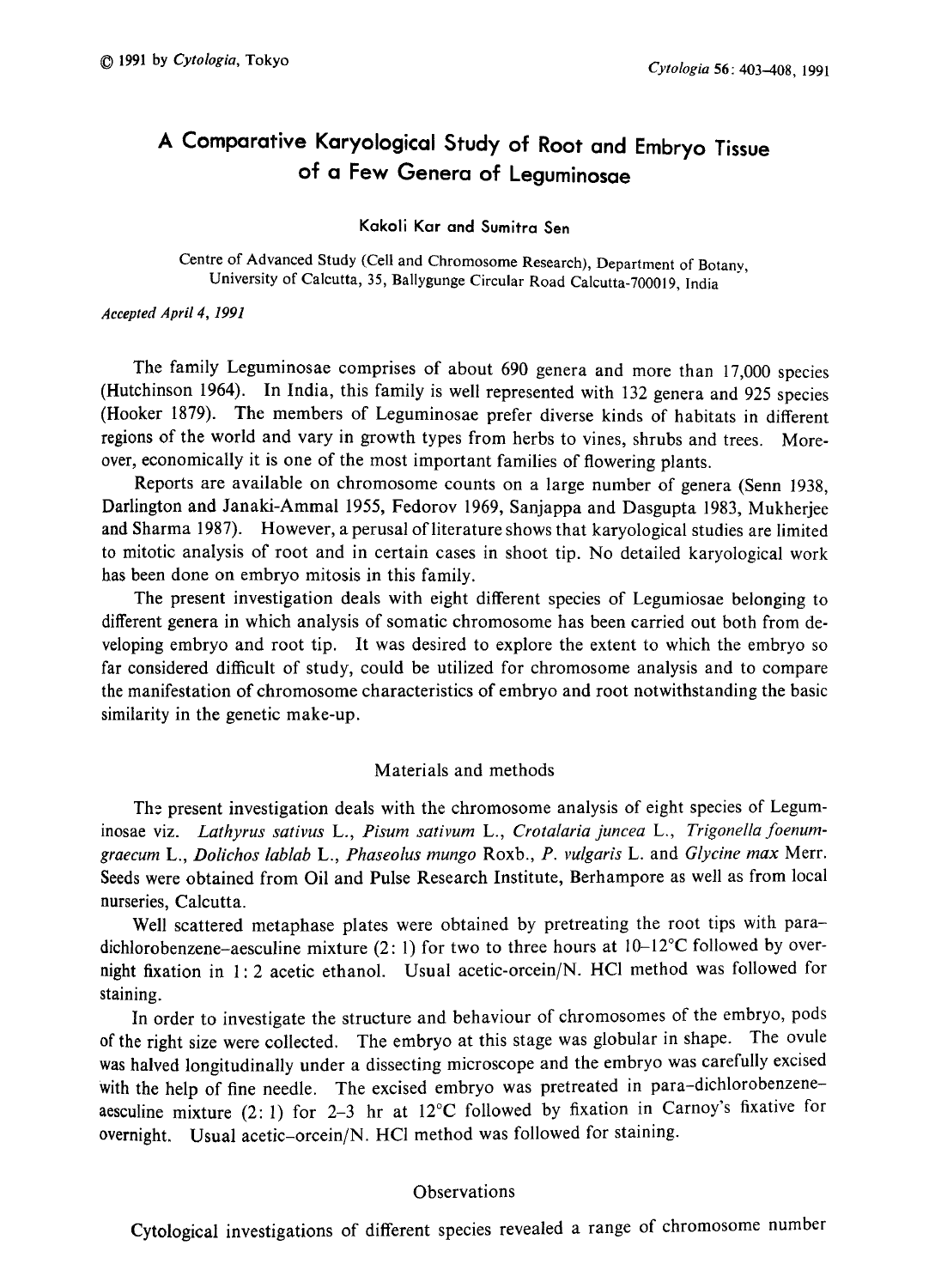

Fig. 2. Karyograms from root-tip cells  $(\times 2,000)$ , (a) L, sativus, (b) P, sativum, (c) C, junce (d) T. foenum-graecum, (e) D. lablab,  $(f)$  P. mungo,  $(g)$  P. vulgaris,  $(h)$  G. max.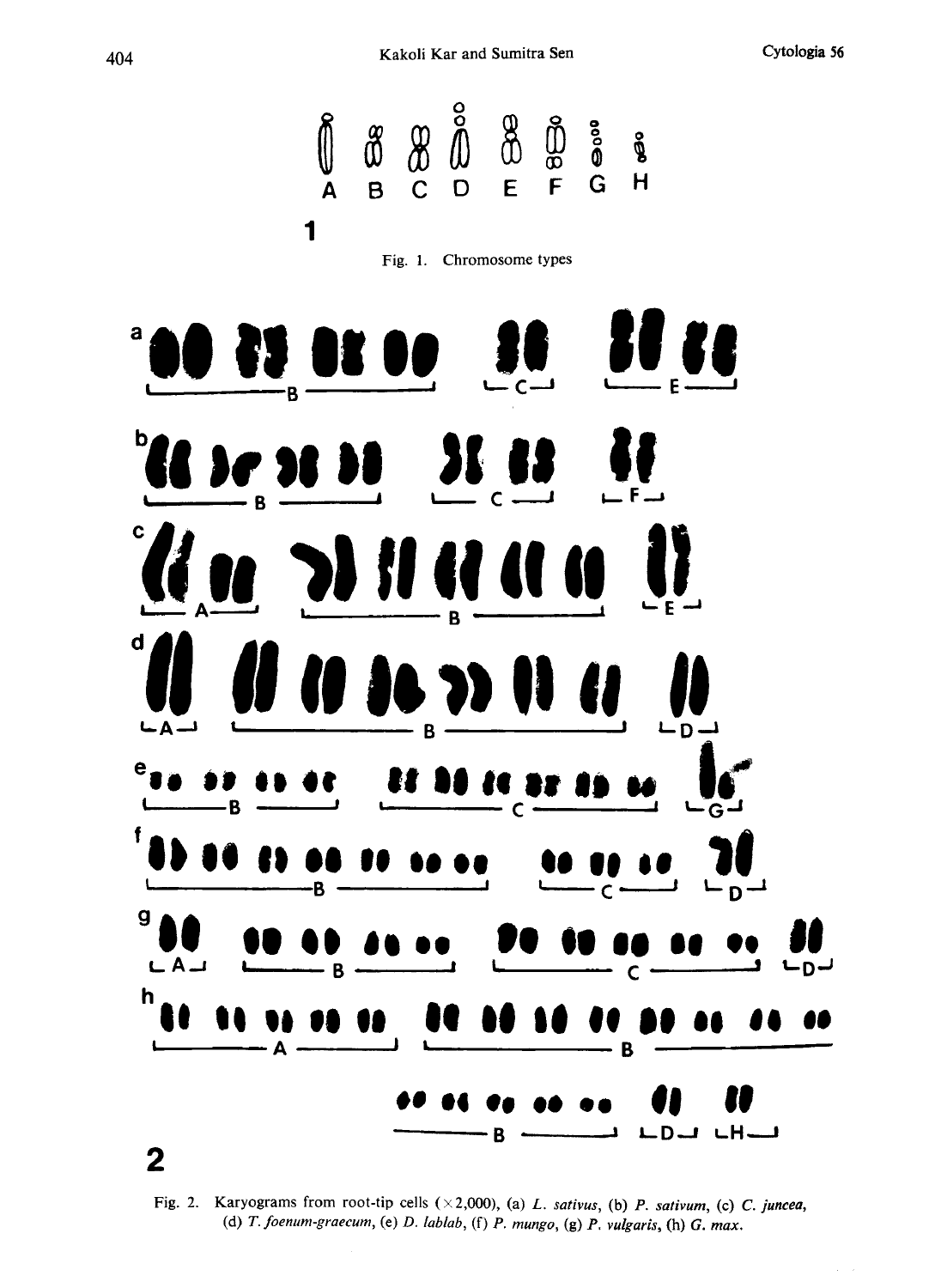| on of contain and ambre<br>֧֧֧֧֧֧֧֧֧֪֧֪֪֧֦֧֪֧֪֪֪֪֪֧֦֧֪֧֪֧֦֧֚֚֚֚֚֚֚֚֚֚֚֚֚֚֚֚֚֚֚֚֚֚֚֚֚֚֟֓֝֓֟֓֡֬֓֓֓֟֓֓֟֓֝֬֓֝֬֝֬֝֬֝֬֝֬ |
|--------------------------------------------------------------------------------------------------------------------|
|                                                                                                                    |
|                                                                                                                    |
| こうこく のうけんこく しょうこう                                                                                                  |
| i<br>I<br>I<br>I<br>I                                                                                              |
| Í,                                                                                                                 |

| Figure                                              |        | 2a, 3a                                                         | 2b, 3b                                             | 2c, 3c                                             | 2d, 3d                                      | 2e, 3e                                                                                                             | 2f, 3f                                                | 2g, 3g                                                   | 2h, 3h                                         |
|-----------------------------------------------------|--------|----------------------------------------------------------------|----------------------------------------------------|----------------------------------------------------|---------------------------------------------|--------------------------------------------------------------------------------------------------------------------|-------------------------------------------------------|----------------------------------------------------------|------------------------------------------------|
| Chromosome types                                    | Embryo | $\mathbf{h}_4\mathbf{B}_2\mathbf{C}_4\mathbf{D}_2\mathbf{E}_2$ | $\mathbf{A}_2\mathbf{B}_6\mathbf{C}_4\mathbf{F}_2$ | $\mathbf{A}_6\mathbf{B}_4\mathbf{C}_4\mathbf{E}_2$ | $\mathbf{A}_i\mathbf{B}_{10}\mathbf{D}_2$   | $\mathsf{A}_2\mathsf{B}_{16}\mathsf{D}_2\mathsf{F}_2$                                                              | $\mathbf{A}_4\mathbf{B}_{10}\mathbf{C}_6\mathbf{D}_2$ | $\mathbf{h}_2 \mathbf{B}_{16} \mathbf{C}_2 \mathbf{D}_2$ | $\mathbf{H}^3$ D <sub>2</sub> H                |
|                                                     | Root   | $\mathsf{B}_6\mathsf{C}_2\mathsf{E}_4$                         | $\mathbf{3}_6\mathbf{C}_4\mathbf{F}_2$             | $\mathbf{k}_i \mathbf{B}_{10} \mathbf{E}_2$        | $\mathbf{A}_2 \mathbf{B}_{12} \mathbf{D}_2$ | $\mathbf{B}_\mathbf{B} \mathbf{C}_{12} \mathbf{G}_2$<br>$\mathbf{B}_\mathbf{A} \mathbf{C}_\mathbf{B} \mathbf{D}_2$ |                                                       | $\mathbf{k}_2\mathbf{B}_9\mathbf{C}_{10}\mathbf{D}_2$    | $_{10}\textbf{B}_{20}\textbf{D}_2\textbf{H}_2$ |
| No. of chromosomes with<br>secondary constriction   | Embryo |                                                                |                                                    |                                                    |                                             |                                                                                                                    |                                                       |                                                          |                                                |
|                                                     | Root   |                                                                |                                                    |                                                    |                                             |                                                                                                                    |                                                       |                                                          |                                                |
| Range of chromosome<br>length (µm)                  | Embryo | $6.5 - 4.5$                                                    | $7.5 - 5.0$                                        | $6.5 - 5.0$                                        | $1.5 - 4.5$                                 | $3.5 - 1.75$                                                                                                       | $2.75 - 1.5$                                          | $2.5 - 1.25$                                             | $2.5 - 1.25$                                   |
|                                                     | Root   | $5.5 - 3.5$                                                    | $5.5 - 4.5$                                        | $8.5 - 4.5$                                        | $7.5 - 5.0$                                 | $4.5 - 1.0$                                                                                                        | $4.0 - 1.5$<br>3.0-1.5                                |                                                          | $2.5 - 1.0$                                    |
| <b>hromosome</b><br>$\frac{m_{\text{inter}}}{(2n)}$ |        |                                                                |                                                    |                                                    |                                             |                                                                                                                    |                                                       |                                                          |                                                |
| Species                                             |        | Lathyrus sativus L.                                            | Pisum sativum L.                                   | Crotalaria juncea L.                               | Trigonella foenum-graecum L.                | Dolichos lablab L.                                                                                                 | Phaseolus mungo Roxb.                                 | P. vulgaris L.                                           | Glycine max Merr.                              |

 $\bar{1}$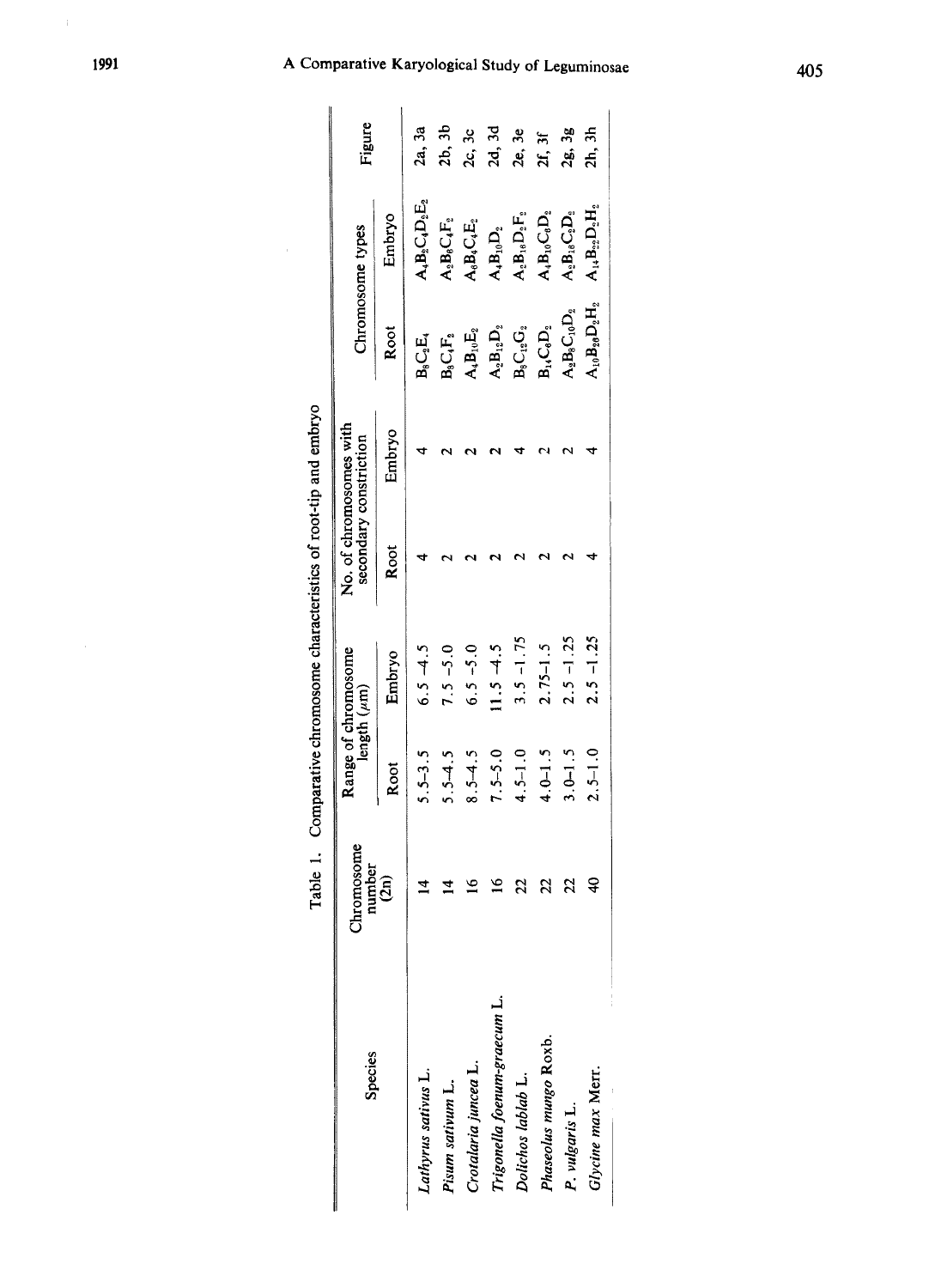from 14 to 40. The general types of chromosomes can be grouped into eight types (Fig. 1): Type A: Extremely subterminal to nearly subterminal primary constriction.

Type B: Nearly submedian to submedian primary constriction.



Fig. 3. Karyagrams from embryo cells.  $(\times 2,000)$ , (a) L. sativus, (b) P. sativum, (c) C. juncea, (d) T. faenum-graecum, (e) D. lablab, (f) P. mungo, (g) P. vulgaris, (h) G. max.

- Type C: Nearly median to submedian primary constriction.
- Type D: Two constrictions, primary and secondary. Of the three arms, one arm is longer than the other two which are more or less equal in size.
- Type E: Tow constrictions, primary and secondary. Middle arm is shorter than the other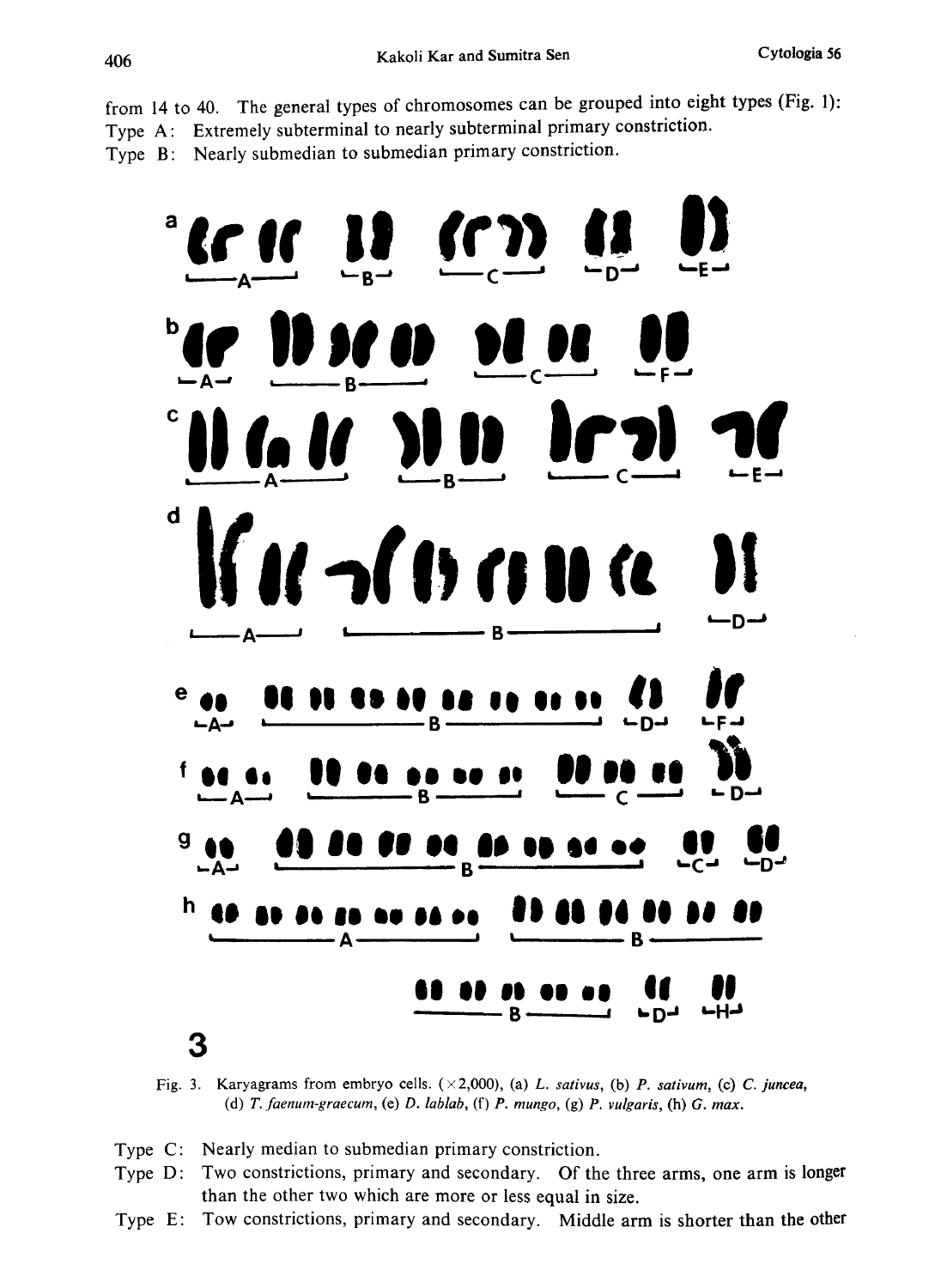two arms which are unequal in size.

- Type F: Two constrictions, primary and secondary. Middle arm is longer than the other two arms which are unequal in size.
- Type G: Tandem satellite with three constrictions. One is extremely subterminal and the others are nearly submedian and nearly median .
- Type H: Two constrictions, primary and secondary. Middle arm is longer than the other two arms which are equal in size.

Analysis of chromosome types of root tip cells and embryo cells of all the eight species revealed interesting data (Table 1). The number of chromosomes with secondary constric tions were noted to be almost similar in both the organs but minute differences in details of chromosome types recorded (Figs. 2, 3).

#### Discussion

Of the eight species studied, two are with  $2n=14$ , two are with  $2n=16$ , three are with  $2n=22$  and rest one with  $2n=40$  chromosomes. Different species with same chromosome number revealed differences in chromosome types including chromosomes with secondary constriction. This fact indiactes the role of structural alterations of chromosomes in this family.

It has been demonstrated that the tissues of the embryo in this family can conveniently be utilized for chromosome analysis. The method adopted has been found to be successful in all the species tried. The proper dissection of embryo however, is a prerequisite of the technique.

The manifestation of chromosome types of the embryo, however, is not necessarily ide ntical with that of the root. Despite the fact that chromosome complements are essentially identical in morphology in all organs, their manifestation under the microscope may differ due to the penetrability of pretreatment agents and fixatives and the organs response to the processing steps involved. That is the reason why all the chromosome types in the embryo could not be matched in full with that of the root. Thus for a comparative study of the chro mosome complements at interspecific and intergeneric level, the organ chosen for the study must remain identical.

#### Summary

Detailed analysis of chromosomes was undertaken in Lathyrus sativus, Pisum sativum, Crotalaria juncea, Trigonella foenum-graecum, Dolichos lablab, Phaseolus mungo, P. vulgaris, and Glycine max of Leguminosae with the aid of improved methods in both root and embryonic cell. Data on mitosis in tissues of embryo is hitherto unrecorded. The present inves tigation has demonstrated that with the technique devised, tissues of the embryo can be suc cessfully utilized for chromosome analysis in this family. However, for the comparative study of the chromosome complements choice of similar organ is essential.

### Acknowledgements

The authors are thankful to Prof. A. K. Sharma, Programme Co-ordinator, Chromosome Research Centre, Calcutta University, for providing facilities for the work.